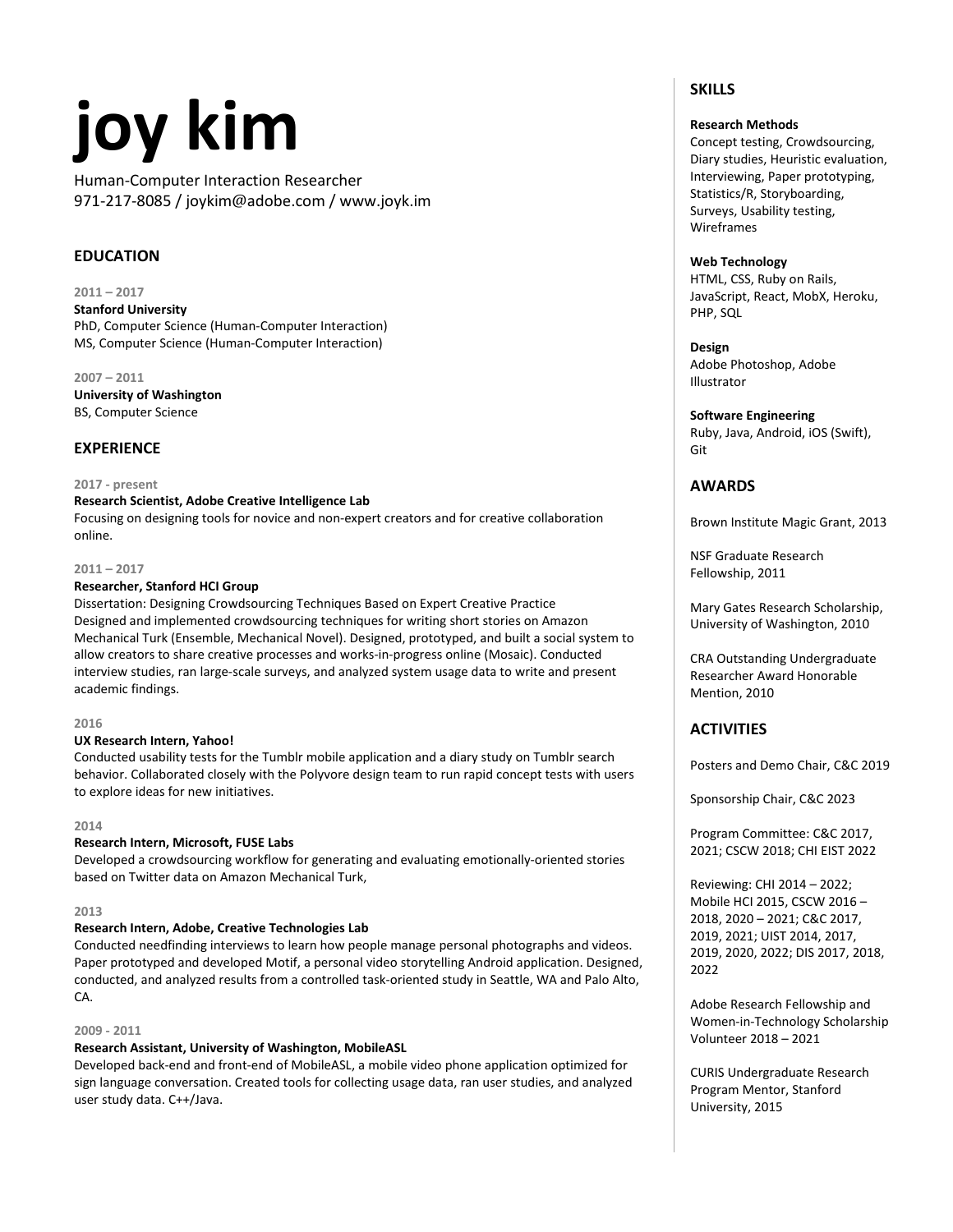#### **PUBLICATIONS**

Ngoon, T., **Kim, J.**, Klemmer, S. (2021). Shöwn: Adaptive Conceptual Guidance Aids Example Use in Creative Tasks. Designing Interactive Systems Conference 2021 (DIS '21). ACM, New York, NY, USA, 1834-1845.

Foong, E., **Kim, J.**, Dontcheva, M., Gerber, E. M. (2021). CrowdFolio: Understanding How Holistic and Decomposed Workflows Influence Feedback on Online Portfolios. Proceedings of the ACM on Human-Computer Interaction (CSCW '21). Volume 5, Issue CSCW1, Article 22 (April 2021), 31 pages.

Yen, Y., **Kim, J.**, Bailey, B. (2020). Decipher: An Interactive Visualization Tool for Interpreting Unstructured Design Feedback from Multiple Providers. Proceedings of the 38th Conference on Human Factors in Computing Systems (CHI '20). ACM, New York, NY, USA, 1-13.

Fraser, C. A., **Kim, J.**, Shin, H., Brandt, J. and Dontcheva, M. (2020). Temporal Segmentation of Creative Live Streams. Proceedings of the 38th Conference on Human Factors in Computing Systems (CHI '20). ACM, New York, NY, USA, 1-12.

Leake, M., Shin, H., **Kim, J.** and Agrawala, M. (2020). Generating Audio-Visual Slideshows from Text Articles Using Word Concreteness. Proceedings of the 38th Conference on Human Factors in Computing Systems (CHI '20). ACM, New York, NY, USA, 1-11.

Lottridge, D., Andalibi, N., **Kim, J.**, Kaye, J. (2019). Giving a little 'ayyy, I feel ya' to someone's personal post: Performing Support on Social Media. Proceedings of the 22nd ACM Conference on Computer Supported Cooperative Work & Social Computing (CSCW '19). Issue 3, Article 77 (November 2019), 22 pages.

Fraser, C. Ailie., **Kim, J.**, Thornsberry, A., Klemmer, S., Dontcheva, M. (2019). Sharing the Studio: How Creative Livestreaming can Inspire, Educate, and Engage. Proceedings of the 12th ACM Conference on Creativity and Cognition (C&C '19). ACM, New York, NY, USA, 144-155.

Fraser, C. Ailie., **Kim, J.**, Klemmer, S., Dontcheva, M. (2019). Creative livestreaming: How sharing one's process can inspire, educate, and engage (workshop). Proceedings of the 37th Conference on Human Factors in Computing Systems (CHI '19).

**Kim, J**., Agrawala, M., Bernstein, M. (2017). Mosaic: Designing Online Creative Communities for Sharing Works-in-Progress. Crowdsourcing. Proceedings of the 20th ACM Conference on Computer Supported Cooperative Work & Social Computing (CSCW '17). ACM, New York, NY, USA, 246-258. **Best Paper honorable mention.**

**Kim, J**., Sterman, S., Cohen, A., Bernstein, M. (2017). Mechanical Novel: Crowdsourcing Complex Work through Revision. Crowdsourcing. Proceedings of the 20th ACM Conference on Computer Supported Cooperative Work & Social Computing (CSCW '17). ACM, New York, NY, USA, 233-245.

**Kim, J**., Monroy-Hernandez, A. (2016). Storia: Summarizing Social Media Content based on Narrative Theory using Crowdsourcing. Proceedings of the 19th ACM Conference on Computer Supported Cooperative Work & Social Computing (CSCW '16). ACM, New York, NY, USA, 1018-1027.

**Kim, J**., Dontcheva, M., Li, W., Bernstein, M., Steinsapir, D. (2015). Motif: Supporting Novice Creativity through Expert Patterns. Proceedings of the 33rd Annual ACM Conference on Human Factors in Computing Systems (CHI '15). ACM, New York, NY, USA, 1211-1220. **Best Paper honorable mention.**

**Kim, J**., Cheng, J. & Bernstein, M. (2014). Exploring Complementary Strengths of Leaders and Crowds in Creative Collaboration. Proceedings of the 17th ACM conference on Computer supported cooperative work & social computing (CSCW '14). ACM, New York, NY, USA, 745-755.

**Kim, J**., Ricaurte, J. (2011) TapBeats: Accessible and Mobile Casual Gaming. Proceedings of ASSETS 2011: The 13th International ACM SIGACCESS Conference on Computers and Accessibility, Dundee, Scotland, October 24-26, 2011. New York: ACM Press, pp. 285-285.